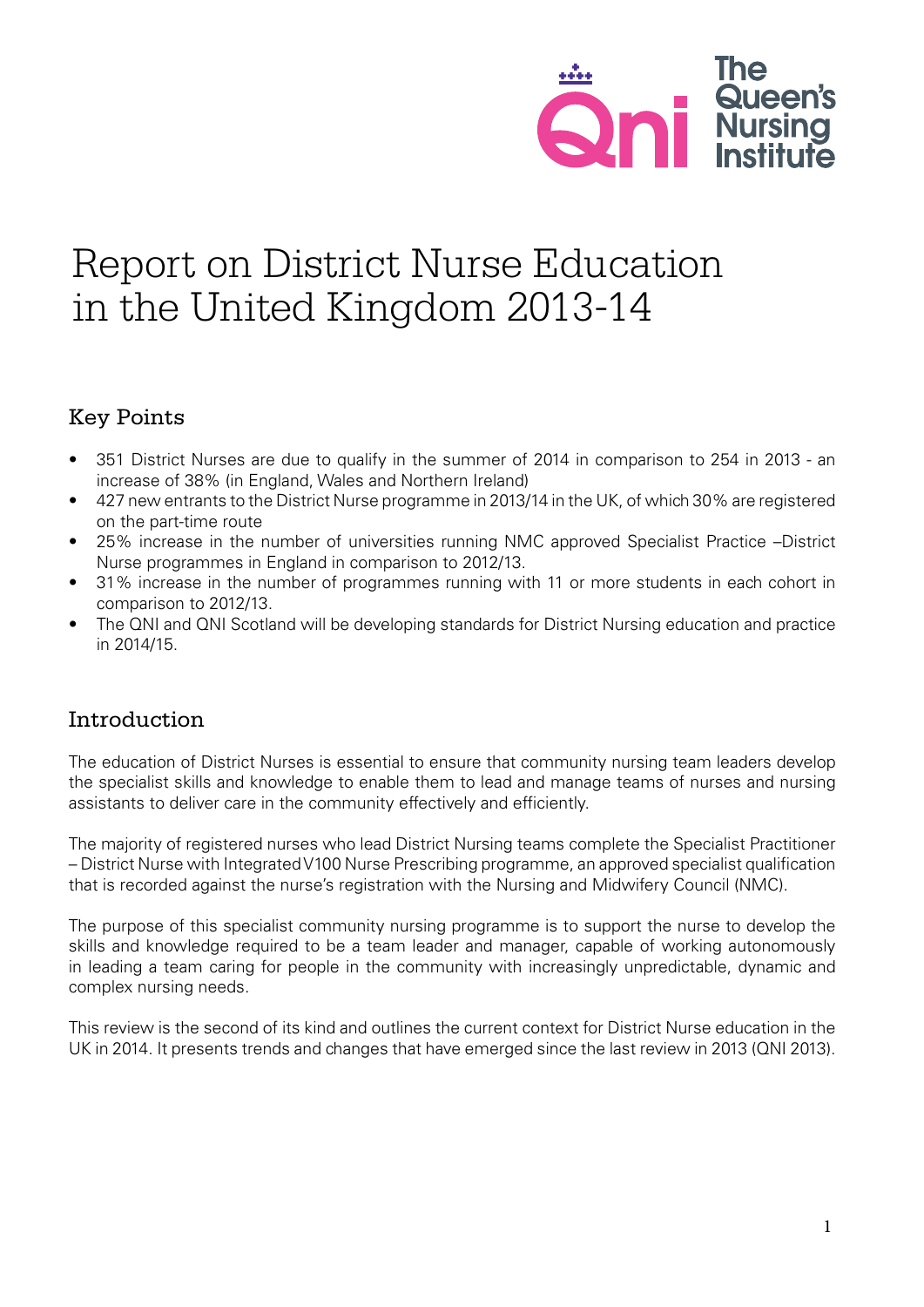# Data collection

Telephone interviews were conducted during April and June 2014 with all of the programme directors for the NMC approved Specialist Practitioner – District Nurse programme in the UK (England, Wales, Scotland and Northern Ireland).

All interviews were completed following a pre-arranged appointment and each programme director gave verbal consent for their data to be used in the review.

Assurances of confidentiality were given and individual universities are not identified in the report. All data were stored securely and are used within this report to illustrate trends over time since the 2012/13 review.

All 43 programme directors participated enthusiastically in the review and their contribution has enhanced the development of the final report. The majority of the programme directors have more than five years' experience of running the programme as well as preparing programmes for the NMC approval and re-approval process. This collective experience will be invaluable for the future development of the Specialist Practitioner - District Nurse education in the UK.

# Findings

The Specialist Practitioner programmes are offered in all four countries of the UK and there has been an increase of 6 universities in England delivering the programme in the past year, representing a 25% increase (from 24 to 30). The programme directors stated that the increase illustrates a significant change in the priorities for commissioner and provider organisations. The number of universities running the programme has remained stable in Wales and Northern Ireland and the figures are provided in the table below. Scotland was not included in the 2013 review.

| Country          | Universities<br>Practitioner Programme (2012/13) | running the Specialist Universities running the Specialist<br>Practitioner Programme (2013/14) |
|------------------|--------------------------------------------------|------------------------------------------------------------------------------------------------|
| England          | 24                                               | 30                                                                                             |
| Wales            |                                                  |                                                                                                |
| Northern Ireland |                                                  |                                                                                                |
| Scotland         | N/A                                              |                                                                                                |

There is a small group of universities in England ( $n4=12%$ ) that did not run the programme during 2013/14 even though they were approved to do so. In one case the programme did not run because an insufficient number of applicants met the programme entry requirements. The remaining three universities are developing revised District Nurse courses and plan to run these from September 2014.

During the last 12 months, programme directors reported that they had seen an increased commitment on the part of provider organisations to develop their community nursing staff with the Specialist Practitioner Qualification (SPQ).

As part of this, provider organisations that had promoted community staff nurses without the SPQ to District Nurse team leader posts are now reported to be requiring those post holders to complete the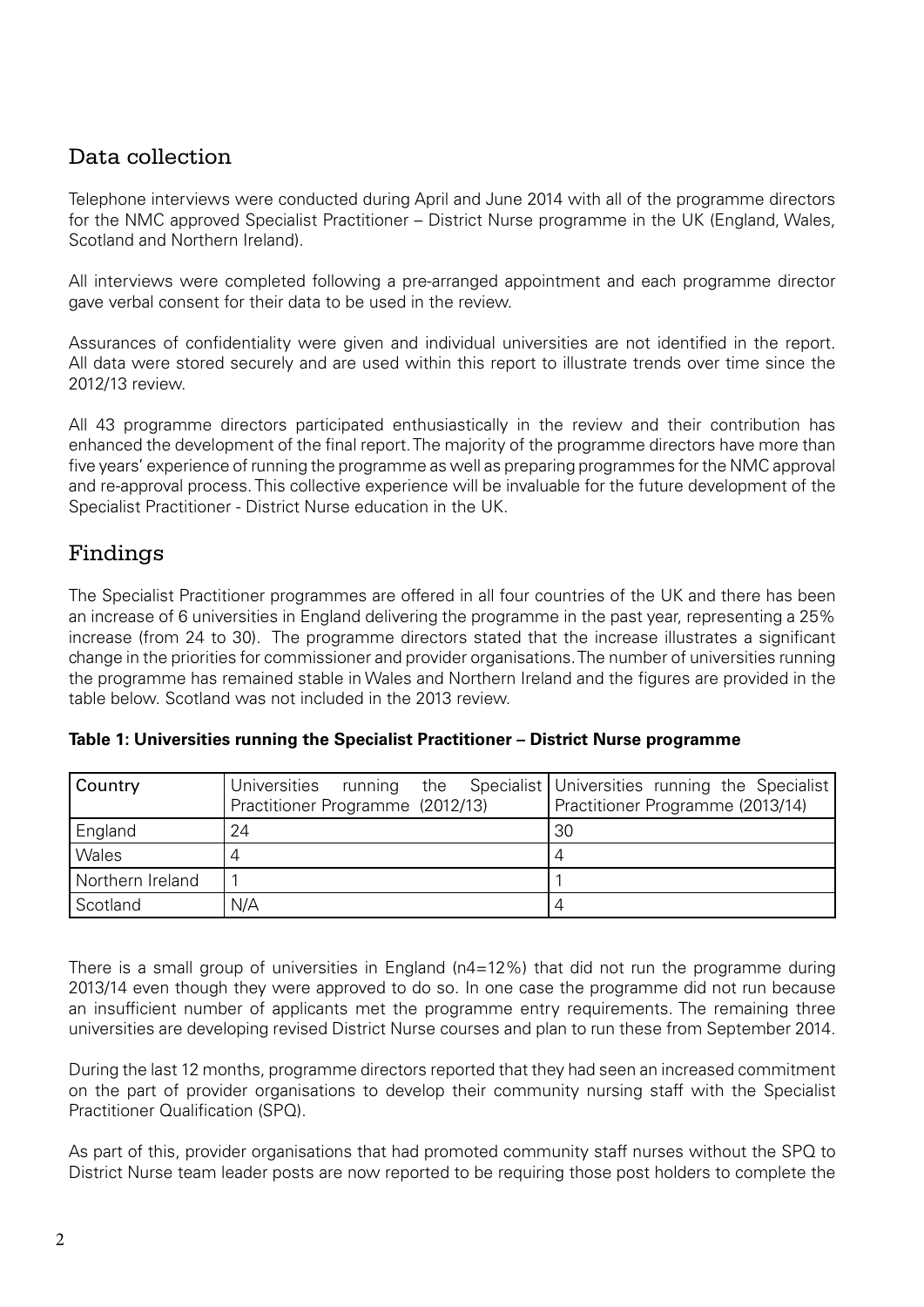SPQ programme, in order to retain their post.

Furthermore, it is reported that in some areas where an alternative to the Specialist Practitioner programme has been offered, these courses are now being withdrawn and the Specialist Practitioner programme reintroduced.

The visible increase in commitment to commission the SPQ and the increase in the number of universities delivering the programme is reflected in the number of new entrants to the programme during this academic year (427 in 2013/14). Of these, approximately 30% (n=128) are undertaking the programme part time, over a two or three year period.

The table below shows the numbers of new entrants in each country. It must be noted that these entrants do not reflect the numbers qualifying in summer 2014 due to there being two entry points for some universities in the academic year (September *and* January/February) and the percentage of those undertaking the programme on a part-time route.

**Table 2: New entrants to the Specialist Practitioner – District Nurse programme in 2013/14**

| Country          | Number of new entrants                                  |
|------------------|---------------------------------------------------------|
| England          | 329                                                     |
| Wales            | 31                                                      |
| Northern Ireland | 26                                                      |
| Scotland         | 41                                                      |
| <b>Total</b>     | 427                                                     |
|                  | (of which 30% (n=128) entered a part time<br>programme) |

The number of District Nurse Specialist Practitioners due to qualify within England, Wales and Northern Ireland in the summer of 2014 has increased by 38% (n=351) in comparison to the number reported to be qualifying in the summer of 2013 (n=254). These figures, which do not include Scotland as the last year's review did not cover Scottish universities, are provided in the table below.

#### **Table 3: Nurses due to qualify with Specialist Practitioner – District Nurse in the summer of 2014**

| <b>Country</b>                    | Number due to qualify with SPQ |
|-----------------------------------|--------------------------------|
| England                           | 303                            |
| <b>Wales</b>                      | 20                             |
| Northern Ireland                  | 28                             |
| Scotland                          | N/A                            |
| Total                             | 351                            |
| Percent increase from summer 2013 | 38%                            |

The situation in London has improved, with 25 District Nurse Specialist Practitioners due to complete their programmes in the summer of 2014, in comparison to just five in the summer of 2013. However, this number remains disproportionately low in comparison to the numbers qualifying in the rest of the UK and consideration must be given urgently, both in London and throughout the rest of the UK to whether the number of District Nurses qualifying this summer is sufficient to meet the increased demand for the service and the replacement of those due to retire.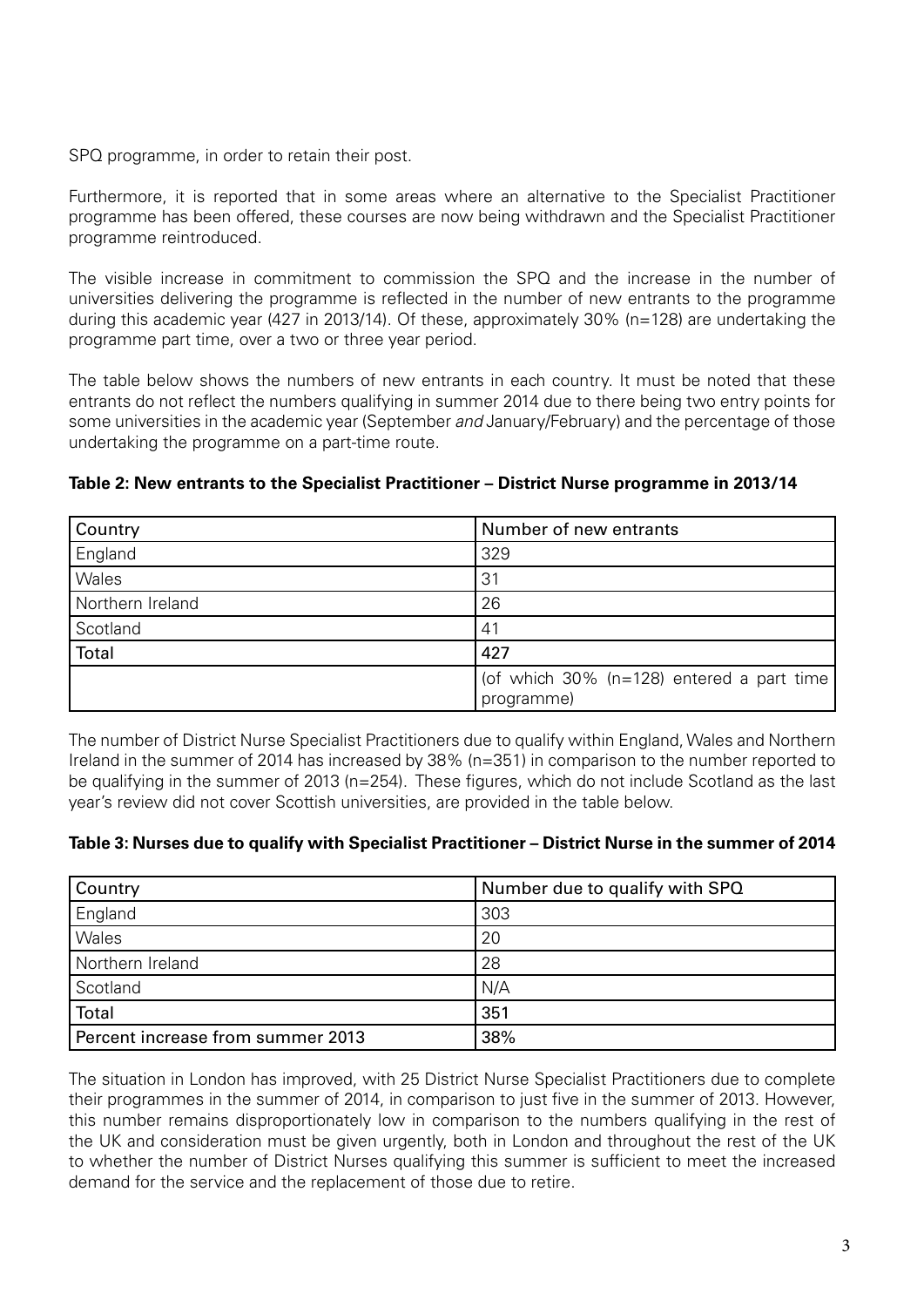Currently, we see a very encouraging trend in the investment into the leadership of the District Nursing service. The majority of programme directors are anticipating an increase in commissions: 88% of the universities had confirmed commissions for 2014/15, which for the majority showed an increase again on the 2013/14 figures.

There is, however, an urgent need to understand and predict the numbers of District Nurses that are required across the UK and to plan the District Nursing workforce accordingly, in support of the agenda to move patient care closer to or in the home. This will require significant investment into the workforce planning of the service, which the QNI is keen to support.

In England, the QNI was recently commissioned by NHS England to explore examples of good practice in relation to caseload allocation and workforce planning within the District Nursing service (NHSE/ QNI March 2014). The QNI is keen to see this work expanded further to understand the required staffing levels to meet current and future patient need and from this to predict the shape of the future workforce.

# Academic Level of the Programme

The specialist practitioner District Nurse programme is offered at undergraduate and post graduate levels, corresponding to academic Level 6 and 7 in England, Wales and Northern Ireland, or 9 and 11 in Scotland (Table 4, below).

The trend is for each university to offer the programme at both academic levels. However, there is a move by some universities to offer the programme at postgraduate Level 7 (11) only and 21% (n=9) of universities have taken this step. This move has been completed in preparation for the change in the exit level for the pre-registration nursing education programme in the UK, which from September 2013 is required to be at Level 6 (9) (NMC 2010).

In order to commence a programme at Level 7 (11) some universities require a classification of 2:2 and above in a first degree. Some nurses do not meet the entry requirements for the postgraduate programme as they do not hold a first degree, a factor which was reported in some universities to contribute to an inability to meet commissioned numbers and to reduced cohort sizes.

This review has also identified that many provider organisations have decided to restrict their recruitment to the District Nurse programme to internal candidates only. This means that the recruitment pool is further restricted, because many community staff nurses qualified prior to 2013 when the exit academic award was, for the majority, below a first degree level. Over time this trend is expected to change; however large-scale changes have not yet been seen.

#### **Table 4: Academic Level of the District Nurse – Specialist Practitioner programmes**

| Academic Level     | Number of programmes (UK) |
|--------------------|---------------------------|
| $6(9)$ and $7(11)$ | 30                        |
| $7(11)$ only       | 9                         |
| $6(9)$ only        | 4                         |
| Total              | 43                        |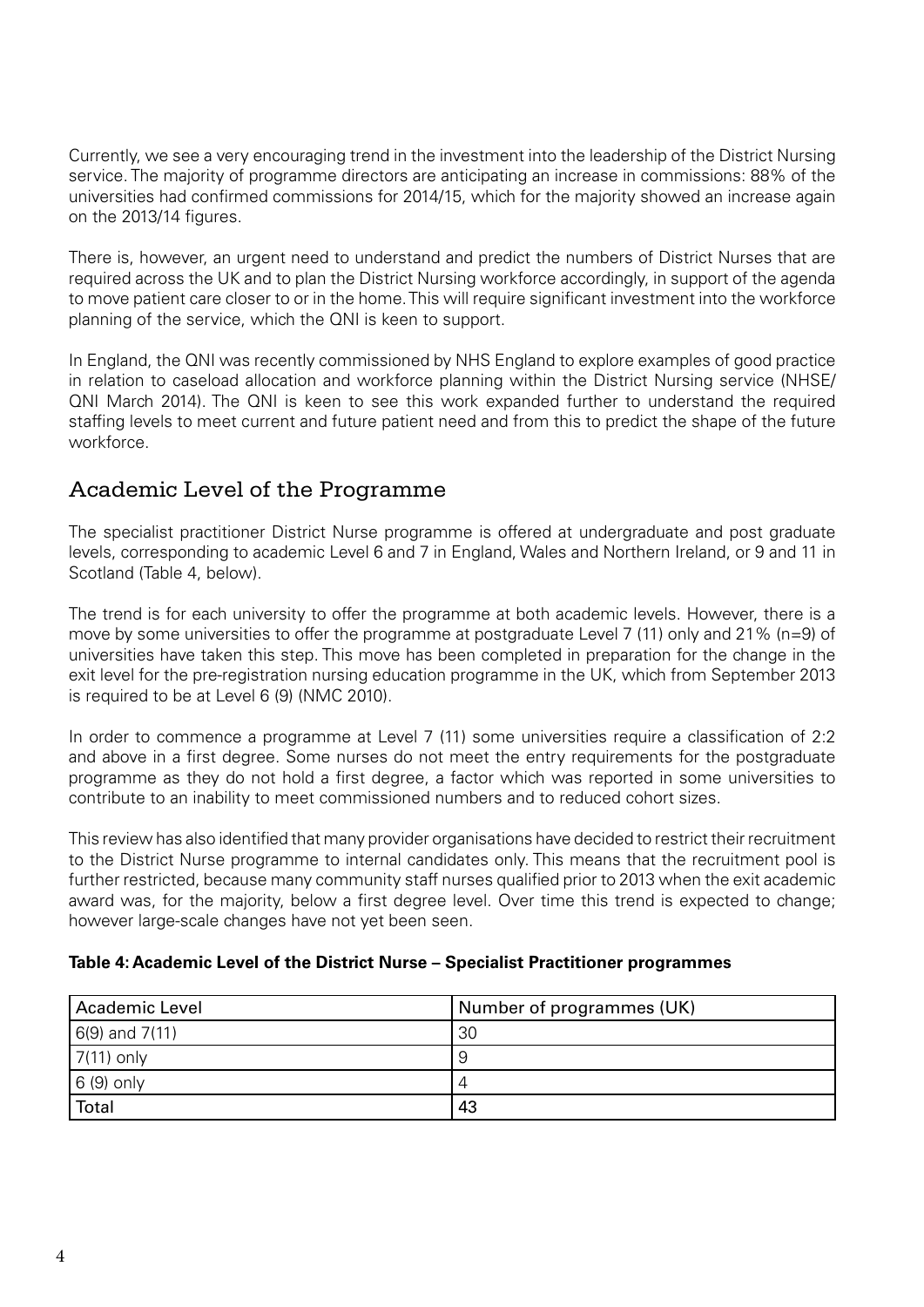# Programme Duration

The Specialist Practitioner programme continues to be offered on a full time (one year) and a part time (two or three year) basis. The NMC education standards include a requirement for the programme to be taught over a minimum of 32 weeks in an academic year and the same outcomes apply irrespective of the duration of the course. The decision about the length of the programme is made in collaboration with the provider organisations and the education commissioners, where appropriate.

Decisions about the length of the programme are reported to be, in part, related to the funding available for the programme, which includes a salary for the student undertaking the programme. The duration of the full time programmes varies in the following way:

- 28% (n=10) of universities are commissioned to deliver the programme in 40 weeks
- 49% (n=21) of universities that are commissioned to deliver the programme over 52 weeks
- 23% (n= 12) of universities offer the programme on a part-time basis only

This timescale is inclusive of annual leave, which means that the time available for teaching in practice and in the university, for the full time programmes, is further reduced to 35 weeks in some cases. Programme directors report that this presents a significant challenge, because they need to ensure the required content is covered to enable to students to meet the learning outcomes of the programme. The students also find the length of the programme a challenge because they must successfully complete the course work and gain the required experience in practice within this timescale.

Many nurses, especially those who undertake the programme on a part-time basis, continue working in their usual place of work as a student and a team member simultaneously. It can then be problematic to differentiate between the learner and the worker. It is also reported to be confusing for other team members who expect the student District Nurse to be part of the substantive team, especially when the caseload requires more staff resource than is available.

It is also a challenge for the nurse to recognise the need to focus on their learning, rather than contribute solely to the completion of the workload, and it can be equally challenging for the team members to recognise the student District Nurse's learning needs.

The NMC Standards for Specialist Education and Practice require the integration of the V100 Nurse Prescriber qualification into the programme (NMC 2001; NMC 2006). It is of note that 12% (n=5) of universities have incorporated the V300: Non-Medical Prescribing for Nurses, Midwives and Allied Health Professionals into their programmes (NMC 2006), which is a reflection of the changing skills required for the role.

Furthermore this demonstrates that the universities have responded to the needs of the provider organisations in the delivery of care in the community, ensuring that the nurses completing the programme are prepared for the demands of contemporary District Nursing in their locality.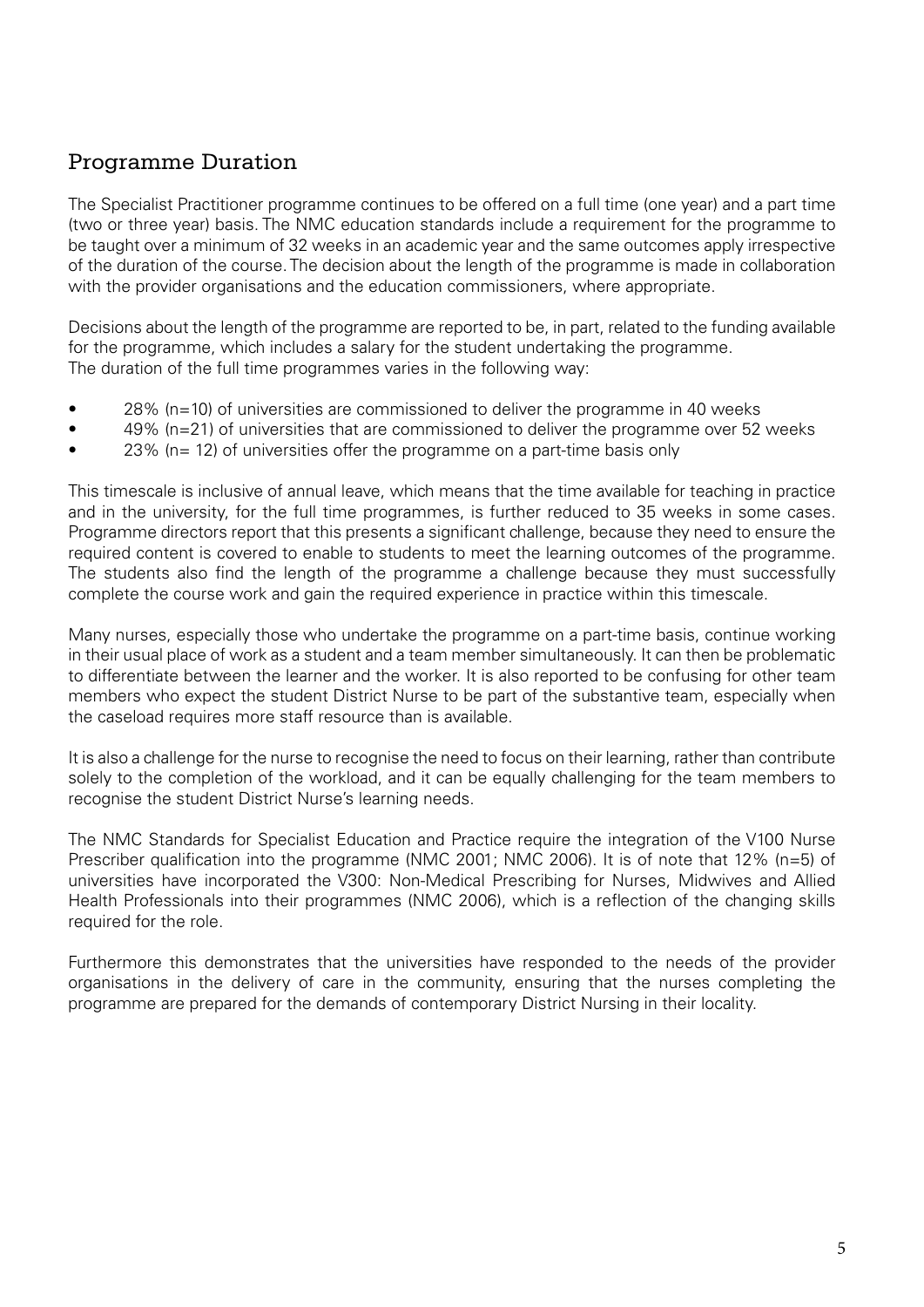# Conclusions and recommendations

A number of changes have been seen since the first QNI review of District Nurse education in 2012/13. Notably, there has been an increase in the number of universities providing and running the Specialist Practitioner programme. There has also been an encouraging number of new entrants to the programme and an increase of 38% in the number of District Nurses qualifying in the summer of 2014 compared to a year earlier. There are clear indications that commissioned numbers are increasing for 2014/15 entrants too.

The picture is not uniform across the country however and there remains an urgent need to develop a national system to plan the number of District Nurses required, as leaders and managers of teams in the community, who will coordinate and deliver appropriate care for an increasingly older, frail population with more complex health conditions than have been seen previously.

The QNI recommends the following actions:

- To review District Nursing workforce planning as a matter of urgency
- To review the NMC (2001) Standards for Specialist Education and Practice
- To consider the academic level and position of the Specialist Practitioner District Nurse in the career pathway from initial NMC nurse registration to advanced nurse practitioner.

#### The Queen's Nursing Institute response

The Queen's Nursing Institute welcomes the increase in numbers of nurses undertaking the District Nurse specialist practitioner qualification, but recognises that there is still much work to be done to support the development of the workforce to meet the current and future needs of patients, their carers and families.

Commissioners of the service need to be confident that they can secure a high quality, well led District Nursing service, which is appropriately prepared and configured to address the increasing imperative of moving care closer to or in the home.

The recent report based on the 2013 District Nursing survey by the QNI, '2020 Vision Five Years On: Reassessing the Future of District Nursing' (QNI May 2014), provides a clear illustration of the current state of District Nursing practice and the conclusions of that study align well with the findings and recommendations in this report.

As a result of the concerns raised within both the District Nursing survey and the education reports of 2013 and 2014, The Queen's Nursing Institute (QNI) is to partner with The Queen's Nursing Institute Scotland (QNIS) to fund the development of QNI/QNIS standards for District Nurse education and practice.

This work will commence in September 2014 and it is anticipated that it will be completed in September 2015. Key stakeholders will be involved, including, but not limited to, the Council of Deans of Health (CoDH), the Association of District Nurse Educators (ADNE), Health Education England (HEE), NHS Education Scotland (NES), Workforce Education and Development Services in Wales (WEDS), Northern Ireland Practice and Education Council for Nursing and Midwifery (NIPEC), the Department of Health and the National District Nurse Network (NDNN).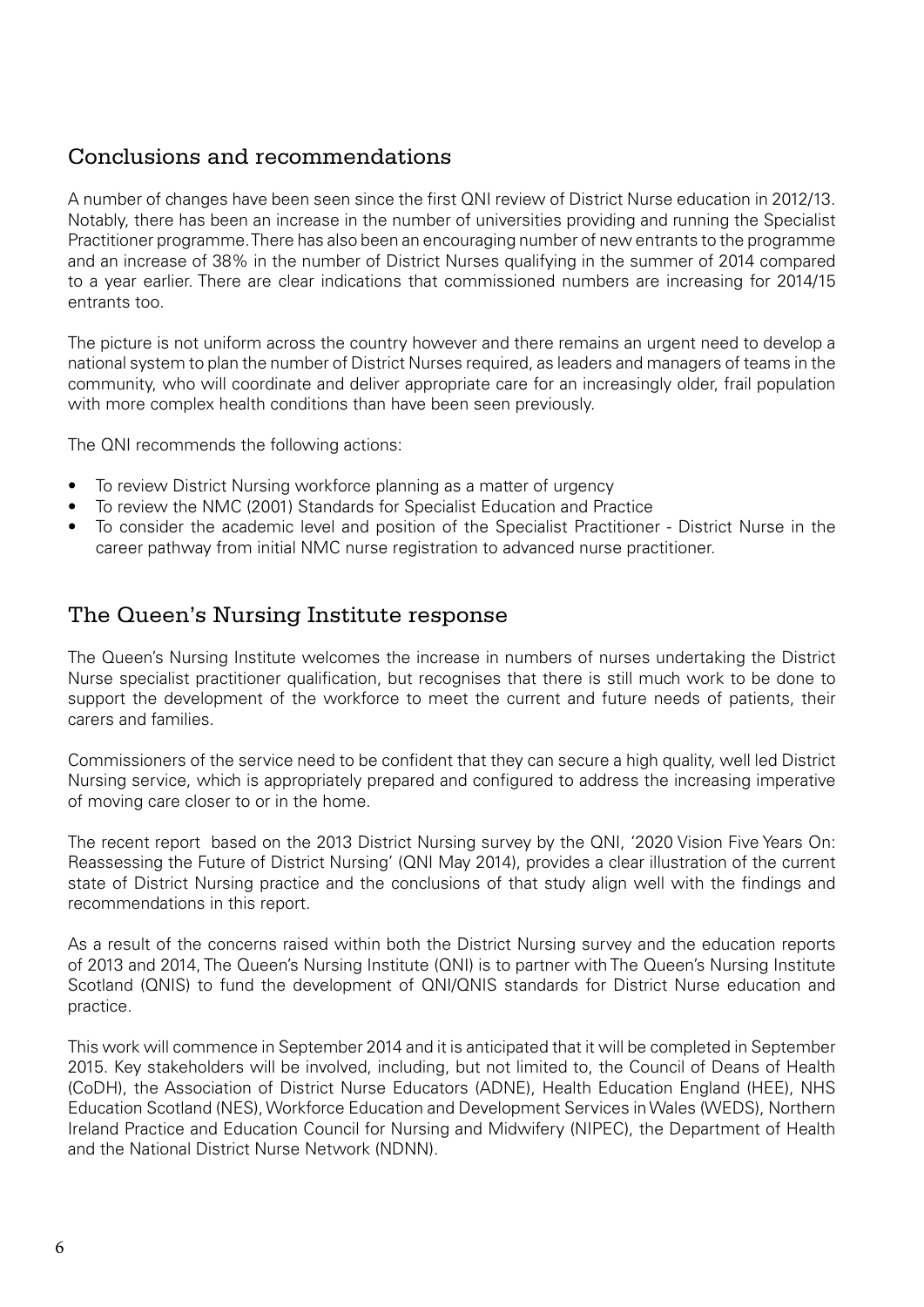The recommendations of this education report will be considered as part of this project. When the standards have been completed, it is anticipated that universities will map their District Nurse specialist programmes to the QNI/QNIS standards - in addition to the NMC standards, which are required to be met for the recordable qualification.

In undertaking this work, The QNI and QNIS will be setting an agreed standard for District Nurse specialist education and practice which will accurately reflect the complexity of patient needs and the advanced skills required to lead and manage nursing care in the community.

# References

NHSE/QNI (2014) Developing a national District Nurse workforce planning framework, London, QNI, NHSE. NMC (2010) Standards for Pre-Registration Nursing Education. London, NMC. NMC (2008) Standards to Support Learning and Assessment in Practice. London, NMC. NMC (2006) Standards of Proficiency for Nurse and Midwife Prescribers. London, NMC. NMC (2001) Standards for Specialist Education and Practice. London, NMC. QNI (2013) Report on District Nurse Education in England, Wales and Northern Ireland 2012/13. London, QNI. QNI (2014) 2020 Vision Five Years On: Reassessing the Future of District Nursing, QNI.